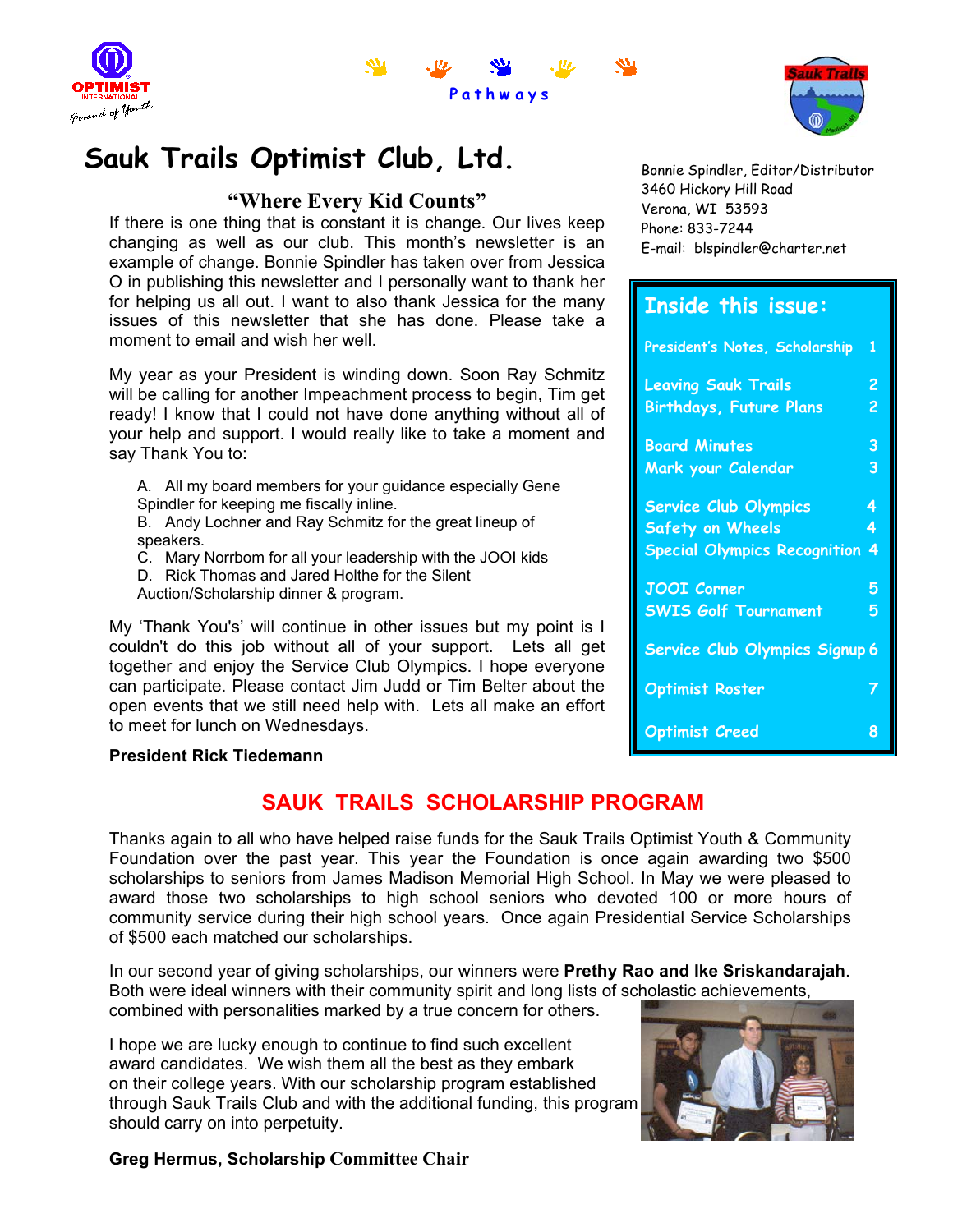

## **JESSICA OEHRLEIN > Leaving Sauk Trails Club**

The last 3 years Jessica has been editing articles received from Optimists, putting together the Sauk Trails newsletters and distributing them on a monthly basis. She has done a FANTASTIC job and we all appreciate it. Her Sauk Trails Newsletters have been entered for recognition to Optimist International. Jessica is leaving the club for now but hopes to return someday.

We wish you all the best Jessica. Thanks so much for your years of service. Your vivacious personality, contribution to the club & youth through your talents, will be missed. We wish you all the happiness and best in your future. Your footsteps will be a challenge to follow. Keep in touch.

Bonnie Spindler (Continuing Newsletter Editor)

*Picture: Jessica as Optimist of the Month during Bonnie's Presidency, 2002* 



# **WAYNE & LAURA WILSON > Leaving Sauk Trails Club**

Wayne & Laura Wilson have been members of the Sauk Trails Optimist Club for almost 8 years. They have both supported the Special Olympics, Tri-Star program, Halloween at the Zoo and many other youth programs. Laura contributed her talents on the STOC Board in many ways including documented plans for helping the Clown Corp and Membership Growth and implementing a STOC Website and STOC Database. She also scheduled speakers for a year and was on the STOC board and merger team. Wayne has contributed his talents in the past and recently by providing legal input for the Scholarship program.

Both Wayne & Laura have been a TREMENDOUS asset to Sauk Trails over the years. We have enjoyed them at the Service Club Olympics, where they were bridge partners, and many other STOC programs.

Thanks to both of you for being Optimists in the support of youth over the many years. Wayne & Laura, we'll miss your enthusiasm and tremendous knowledge, and especially your great outlook on life. Keep in touch.

Bonnie Spindler (Continuing Newsletter Editor)

### *Picture: Wayne & Laura at Tri-Star Basketball, 2002*

|                       | thday |
|-----------------------|-------|
| <b>Lynne Frits</b>    | 7/5   |
| <b>Laurie Irwin</b>   | 7/5   |
| <b>Dale Kalscheur</b> | 7/6   |
| <b>John Scherer</b>   | 7/6   |
| <b>Joseph Marty</b>   | 7/10  |
| <b>Alison Scherer</b> | 7/14  |
| <b>Lori Handel</b>    | 7/18  |
|                       |       |

## **OPTIMIST FUTURE DATES**

**July 18 – 21 OI International Convention, St. Louis** 

**July 26 – 27 Service Club Olympics** 

**August 6 – 7 SWIS Conference in Racine**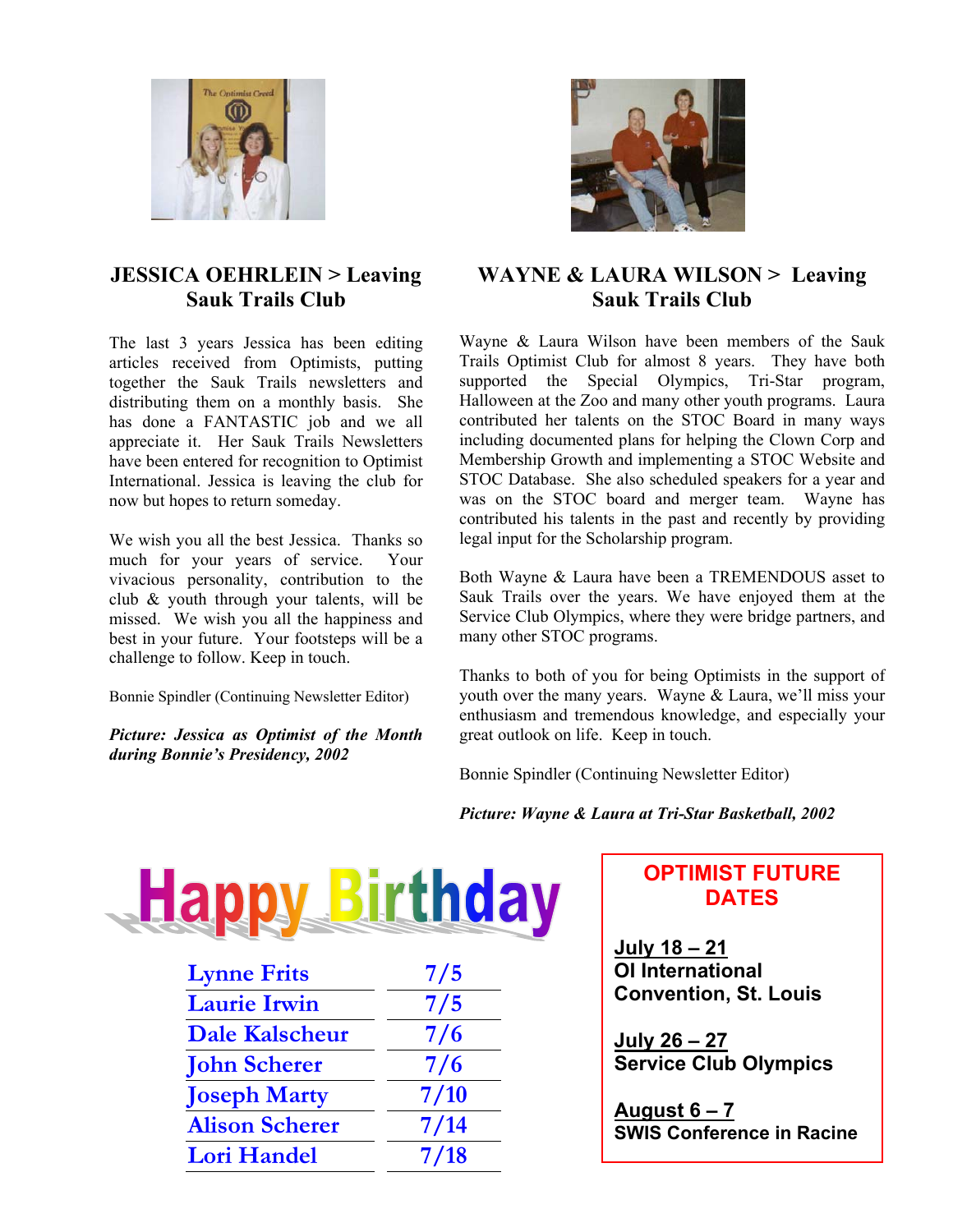# **Sauk Trails Optimist Board Minutes Wilson Law Office, June 21st , 2004**



### **Members in Attendance: President: Rick Tiedemann Vice President: Tim Belter Board Members: Ray Schmitz, Kevin Campos, Lori Handel, Dale Kalscheur, Alison Scherer Treasurer: Gene Spindler Past President: Jim Judd**

The meeting was called to order at 5:00 pm by President Rick Tiedemann. The financial report was presented to the Board. A motion was made, seconded and passed to accept the financial report.

Rick reported to the Board on the SWIS District Golf Tournament. The tournament was held at the Sun Prairie Country Club. There were 42 participants ranging in age from 12 through 18. The low score of the participants was a 72. Seven golfers qualified to attend the international tournament, which will be held in Florida during July. The entry fee will be paid for four of the golfers from the fees paid by each and the money provided by the SWIS District.

The Club received a request from Optimist International to make a five year pledge to support the Childhood Cancer Campaign. The Board discussed this issue and was not comfortable with making a pledge for five years. The Board decided to consider donations to the Childhood Cancer Campaign on an annual basis with the preparation of the Club's annual budget.

There was discussion on the Club's Social Event for this summer. It was decided to attend a Madison Mallards baseball game. Details as to the date will be determined after members provide information on which day of the week would be best

A motion was made, seconded and passed to provide additional support for the four golfers attending the Optimist International Tournament until the additional amount (\$350) is received from other clubs and/or the SWIS District.

There was a brief discussion on the Club's Scholarship activity. It was decided to reinvigorate the Scholarship Committee and to continue the effort to raise amounts for the Scholarship Endowment.

The meeting was adjourned at 5:50 pm. **Secretary/Treasurer: Gene Spindler** 

.

## **Sauk Trails Speaker/Event Agenda, July 2004**

**Babe's, Wed. 11:45 – 12:45 (Please enter through backdoor, its unlocked for meetings)**

| <b>Date</b>              | <b>Place</b>                    | <b>Speaker/Event</b>                 | <b>Topic/Focus</b>                                     |
|--------------------------|---------------------------------|--------------------------------------|--------------------------------------------------------|
| July 7 <sup>th</sup>     | <b>Babes</b>                    | George<br>Dreckman                   | Madison's New<br><b>Automated Recycling</b><br>Program |
| July 14th                | <b>Babes</b>                    | Social/Optimist of<br>the month      | Social/ Optimist of<br>the month                       |
| July 21st                | <b>Babes</b>                    | Laurie Irwin                         | Race for the Cure                                      |
| July 26-27 <sup>th</sup> | Cherokee<br><b>Country Club</b> | Service Club<br><b>Olympics Week</b> | <b>Competition Week</b>                                |
| August 7 <sup>th</sup>   | Racine                          | <b>SWIS Conference</b>               | <b>Training for New</b><br>2004-5 Leaders              |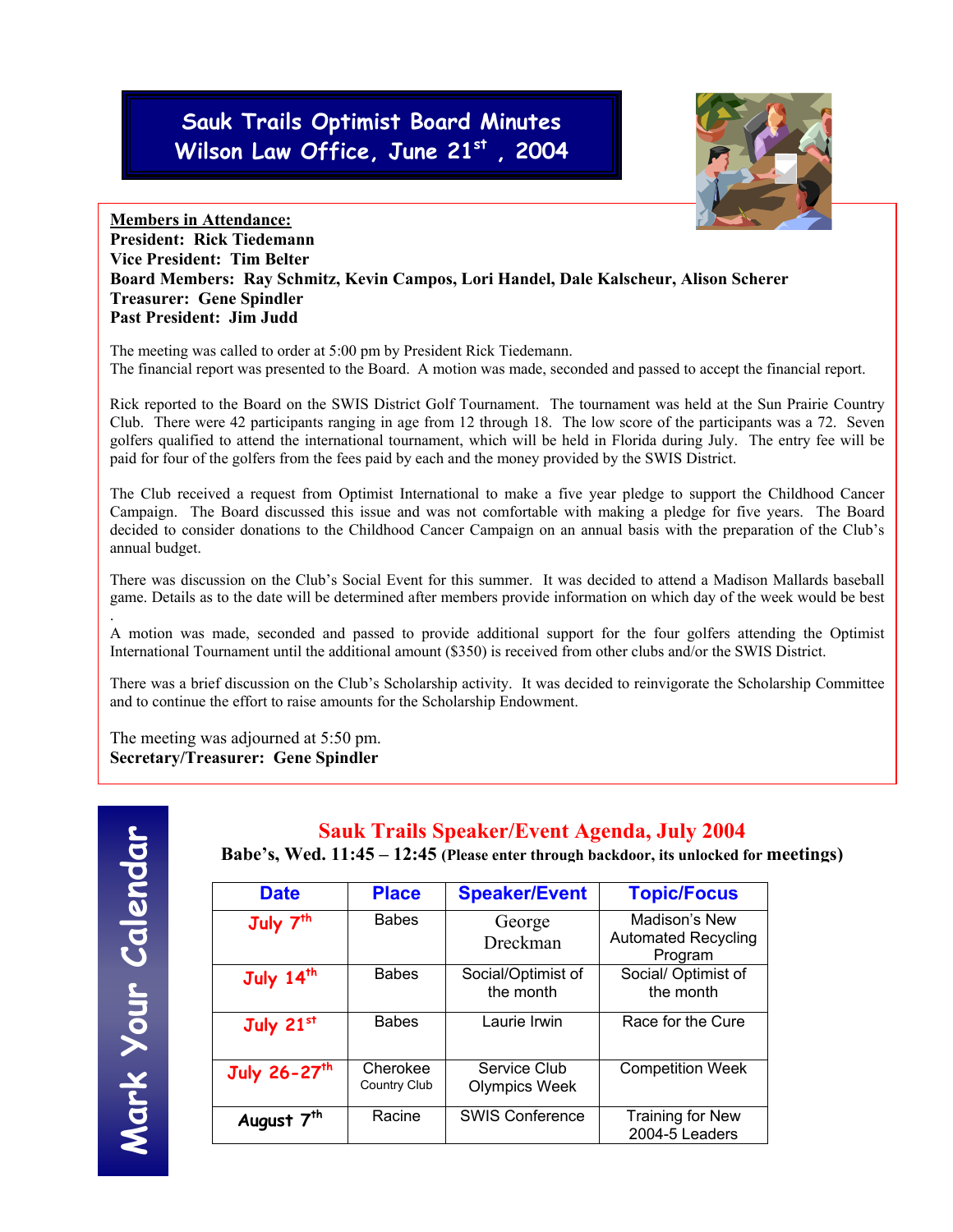

It's time to take STOC of the Spartan Youth Service Team/JOOI activities for the 2003-2004 school year. The Team is probably STOC's biggest ongoing project (this was our  $5<sup>th</sup>$  year!) and uses a good share of the Youth Fund for its dues and general support. So, how did the kids do?

Over the past 5 years, club membership has quadrupled to about 100 students. While it is great so many kids have the opportunity to perform community service, it has also given us challenges as to how to get everyone involved. This past year we implemented the committee system, which provided more opportunities for leadership roles and member participation. In addition to attending weekly meetings, about one-third of the students performed over 10 hours of community service during the year with 16 students giving over 20 hours.

Not all projects went off without a hitch, but there have been many more successes than failures. The Team raised money for their JOOI convention expenses (UW Football concession stand), Trick or Treated for Food, and helped with the WHA Pledge Drives, Fun at the Zoo, and Brat Fest (on behalf of the Westside Senior Coalition). A school in Africa, the American Cancer Society, a hospital in India, and St. Jude's Children's Hospital are a few of the organizations who received funds from The Team. Projects at Oakwood are being expanded beyond the monthly visits. Two years ago, The Team threw a theme party for the residents (now an annual event). This year they added a well-received Talent Show to the mix.

This summer 4 students and 2 chaperones will attend the JOOI convention in St. Louis. Another group of students will work with the 'Kids As Self-Advocates' program through the Wisconsin Council on Developmental Disabilities and ARC-Dane County. Planning for the coming school year will start in July.

I would like to say **THANK YOU!** to all STOC members for your support. The kids enjoy the joint projects and look at the Optimist members as role models. You help make 'Every Kid Count!' **Mary Norrbom** 

# **SWIS District Golf Tournament**

The SWIS District Golf Tournament was a Big Success. From Lacrosse to Racine, Milwaukee to Madison, kids came from around the district to play in this years event. This tournament qualifies boys and girls from our SWIS district to play in the Optimist International Junior Golf Championship (OIJGC) held at PGA National Golf Resort and Spa in Palm Beach Gardens, Florida. The OIJGC is one of the largest and most prestigious junior golf tournaments for boys and girls age  $10 - 18$ . Junior players from around the world will be playing in this event from July 22 – August 1, 2004. You will be happy to know that 7 boys and girls from our district are already signed up to participate 4 of which the district is sponsoring.

Jessica Hauser, Richie Burke, Preston Dembowiak and Quinn Moe are the winners of their age brackets that the district will be sponsoring. 42 golfers participated at the Sun Prairie Golf Club and with the exception of a minor rain delay we had a terrific day. Although the participation in this years event was down the quality of play was fantastic.

I would personally like to thank the folks at the Sun Prairie Golf Club for their help and support especially Tony, Steve and Mark. The course was in great shape, the location is perfect and the food was good. If any of you Optimists are in the area please stop by and thank Sun Prairie Golf Club for supporting the kids. **Rick Tiedemann, OIJGC Junior Golf Chair** 





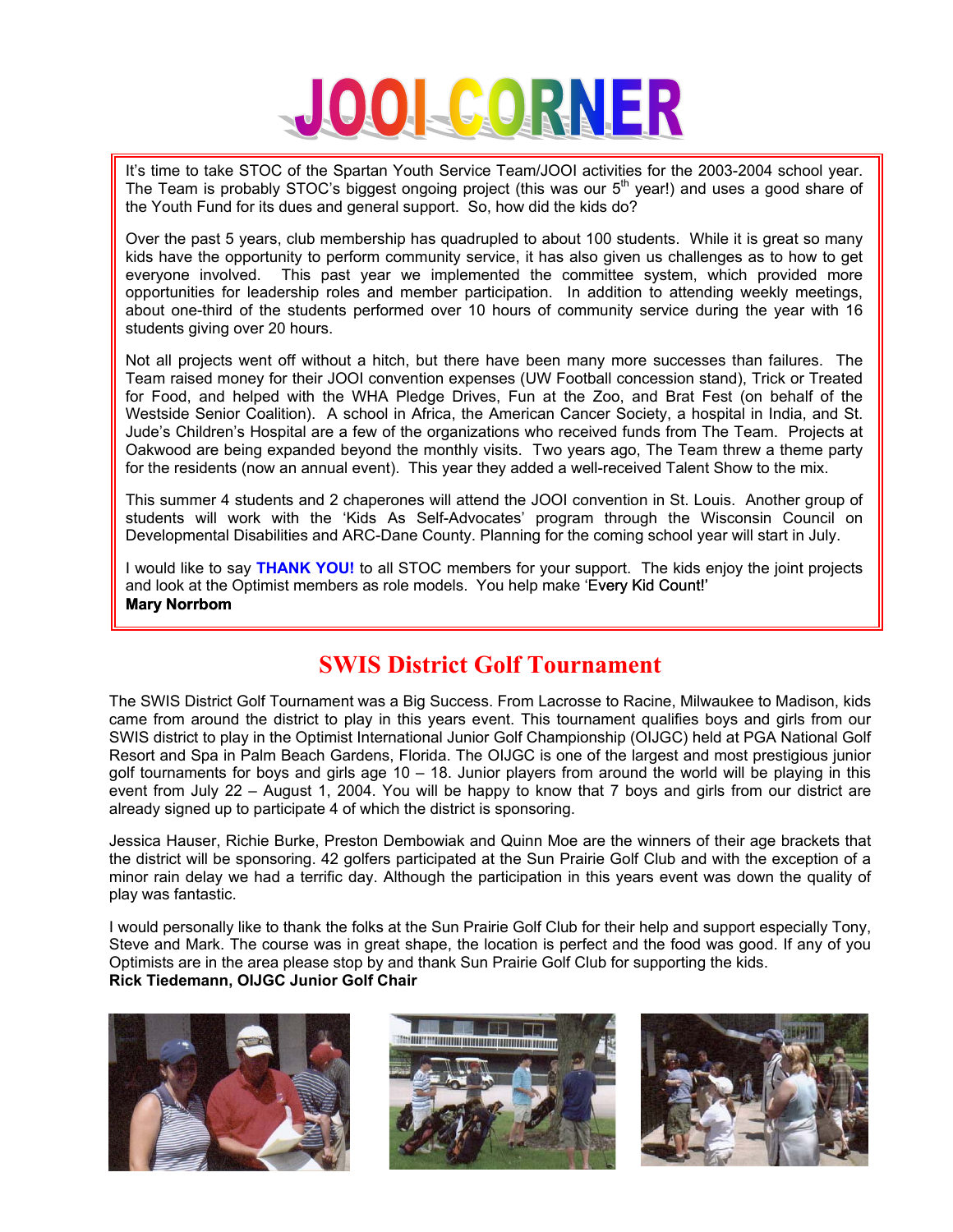# **Safety on Wheels**

Safety on Wheels was held on Saturday, June  $5<sup>th</sup>$  at Chavez Elementary School. The weather was great, but the attendance was not. This year, organization of the project was turned over to the JOOI Club. It was definitely a learning experience for the 3 boys who organized the event.

This important project has suffered in the past few years. It has been difficult to promote and get participation. Steve Meier from the City of Madison Department of Transportation has suggested pairing with the Girl Scouts or Cub Scouts to ensure a base level of participation. He also suggested holding the event on a weeknight instead of a weekend.

Safety on Wheels comes at a busy time of the year. The STOC board will want to consider whether we should continue with this project or focus our energies elsewhere. Special thanks to the Optimists who gave their time: Gene Spindler, Ricki Hoefer, and Greg Hermus.

# **Service Club Olympics**

Please put the dates of July 26 & 27 on your calendar for this year's Service Club Olympics competition. This event requires a commitment from all club members. We will be competing against 20 to 30 other service clubs in Dane county in a variety of athletic events and various card & board games. This year, they added a 10 mile Bike Race on the morning of the 27th. Service club Olympics is a great event.

In the ten-year history of our Optimist club, we have finished first several years and have always finished in the top three clubs. You will find a signup sheet for the events in this newsletter. Complete it and return it to Tim Belter. Please note if you can attend dinner. As the event approaches, we will give you more information through this newsletter, emails  $\&$  at the luncheons. If you have any questions, call Tim at 455-1455.

### **Mary Norrbom**

### **Jim Judd & Tim Belter, Co-Chairs**

# **Special Olympics Recognition**

One of the best events of the year that I truly enjoy as a club is the Special Olympics Track Meet. This is an event that brings our club together. Below are some of the photos of the day to remember the great memories. We have to mention **Mitch Hagens** for all his work in organizing and leading us. Mitch, you deserve the recognition that Special Olympics gave you this year. You work hard and did a terrific job of leading us on that day. Rick







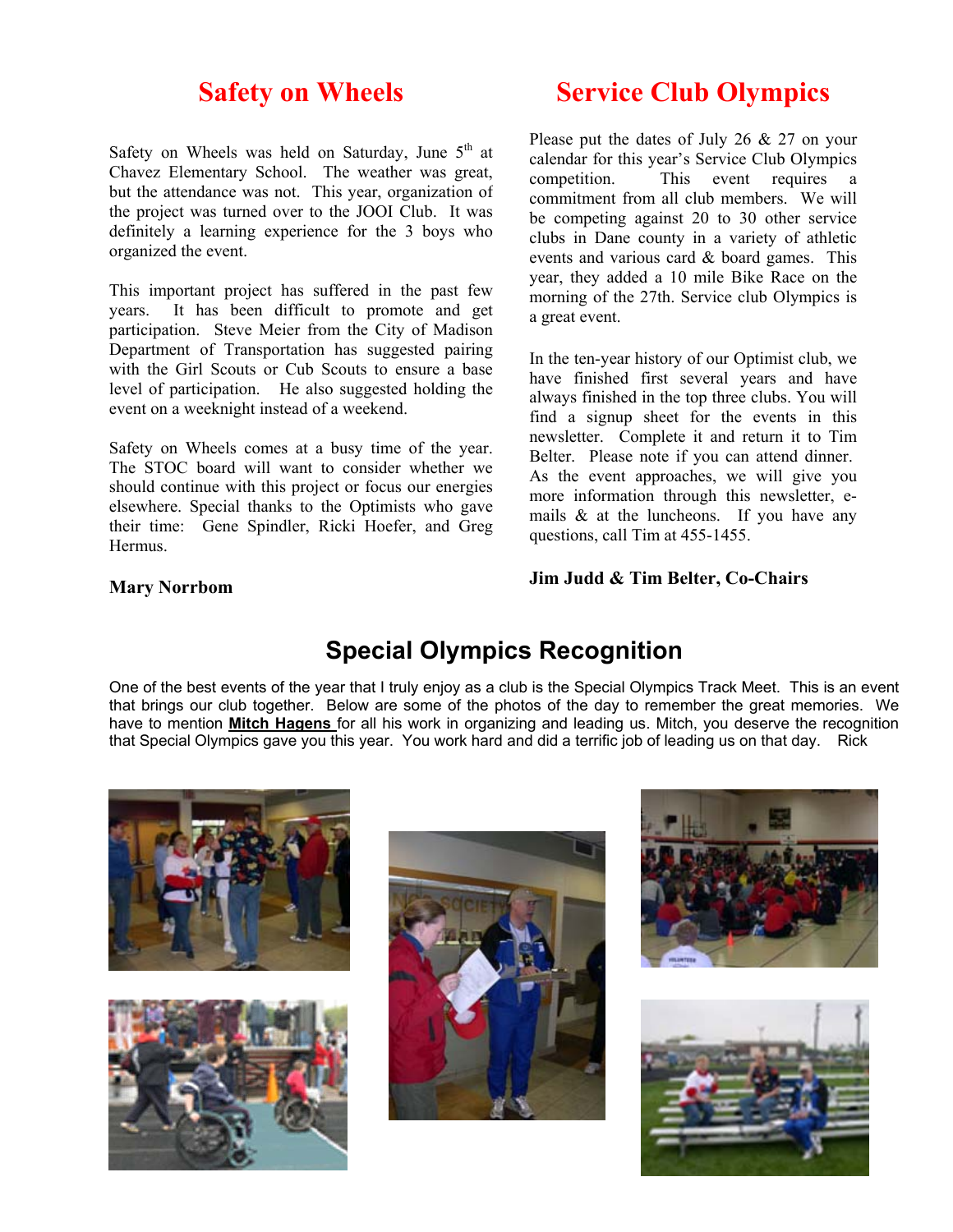## **2004 SERVICE CLUBS OLYMPICS MEMBER SIGN UP SHEET** MONDAY, JULY 26, AND TUESDAY, JULY 27, 2004

(Please make a copy of this sheet for each of your members)

| Member Name: |  |
|--------------|--|
| Club Name:   |  |
| Club Rep or  |  |
| Event Chair: |  |

Please check those events in which you are interested in participating. A single, final list will be compiled after all club members have turned these sheets into your Olympics Club Rep.

#### 1. **July 26 Evening Events**

- Eight-Ball Pool (6 p.m.) The Green Room, 5618 Odana Road, 277-8588
- Bowling (6 p.m.) Schwoegler's Park Towne, 440 Grand Canyon Drive, 833-7272

#### $2.$ **July 27 Morning Events**

Starting times are noted after each event. All morning events are over by 12 noon.

- **Bike Race** Details are currently being finalized
- 5K Run (7 a.m.) Cherokee West parking lot
- **Cherokee Golf Course**  $Golf(7 a.m.)$
- Volleyball (7:30 a.m.) POOLEY'S, 5441 High Crossing Blvd., 242-1888
- Ping Pong  $(9 a.m.)$ **Cherokee Courts**

#### 3. **July 27 Afternoon Events**

Swimming (11:30 - 1:15 p.m.) Cherokee Pool

|                    | Backgammon (1:30) Center Court Lounge - Upper Level |
|--------------------|-----------------------------------------------------|
| Bridge (1:30)      | Center Court Lounge - Upper Level                   |
| Checkers $(1:30)$  | Sequoia Room Annex                                  |
| Cribbage (1:30)    | Center Court Lounge West - Upper Level              |
| Euchre (1:30)      | Sequoia Room                                        |
| Horseshoes (1:30)  | Cherokee NE side of parking lot                     |
| Racquetball (1:30) | Cherokee Next to Court 5                            |
| Scrabble (1:30)    | Sequoia Room Annex                                  |
| Tennis (1:30)      | <b>Cherokee Courts</b>                              |

#### $4.$ **July 27 Open Events**

| <b>Agility Course</b> | $(3 p.m. - 5 p.m.)$ Cherokee Courts |
|-----------------------|-------------------------------------|
| <b>Bait Casting</b>   | $(3 p.m. - 5 p.m.)$ Cherokee Courts |
| Darts                 | $(3 p.m. - 5 p.m.)$ Cherokee Courts |

#### 5. **July 27 Evening Events**

- Cocktails
- Dinner/Awards
- (4:30 p.m.) Cherokee Lounge  $(5:30 \text{ p.m.} - 8 \text{ p.m.})$  Cherokee Lounge

#### Please Sign Up for Only One Event in Each of Groups B & C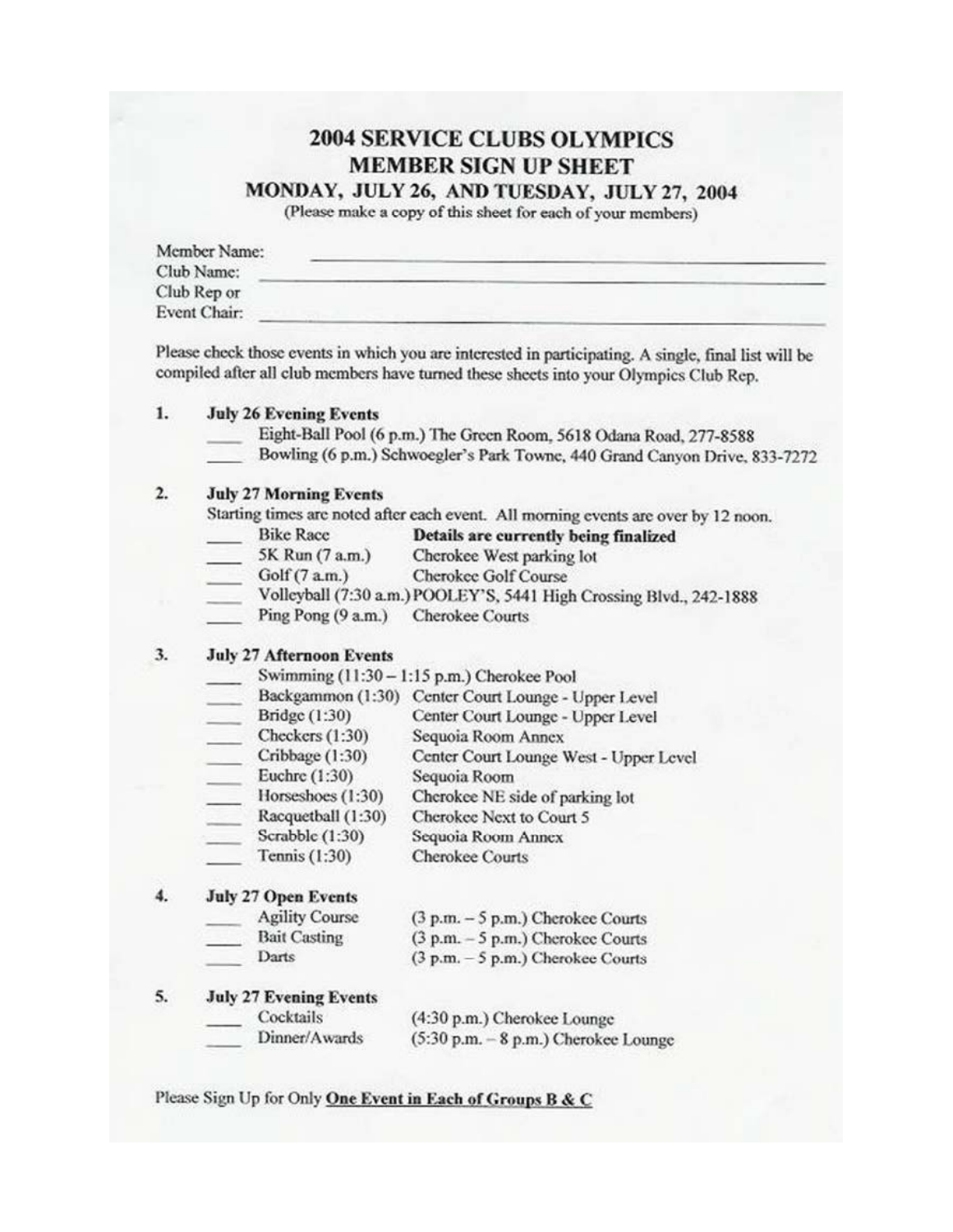#### **Sauk Trails Optimist Club, Ltd. - Membership Roster July 2004 (UPDATES In RED)**

| Name                          | Company                           | Work No.      | Home No.     | Fax No.  | <b>E-Mail Address</b>                        |
|-------------------------------|-----------------------------------|---------------|--------------|----------|----------------------------------------------|
| <b>BJ</b> Bailey              |                                   |               |              |          | Mrfuel4@yahoo.com                            |
| <b>Steve Bailey</b>           | Crown Dental Laboratory           | 271-5537      | 238-8535     | 271-1657 | Sbailev100@aol.com                           |
| Tim Belter                    | Associated Bank                   | 259-2094      | 455-1145     |          | Timothy.belter@associatedbank.com            |
| Kevin Campos                  | Campos Financial Group            | 235-1030      | 833-6985     | 664-1791 | Kevin@kevincampos.com                        |
| Robin Clisso                  | <b>Express Personnel Services</b> | 833-5345      | 848-8445     |          | <u>Rdc102002@yahoo.com</u>                   |
| Rick Conne                    | R.W. Baird                        | 831-1100      | 833-3793     |          | rconne@hrblock.com                           |
| Lynnda Ehlke                  | Automatic Data Processing         | 275-6703      | 798-1889     |          | Lynnda Ehlke@adp.com                         |
| Sandra Fischer                | Wegner, LLP CPAs & Consulting     | 442-1920      | 437-8448     | 274-3361 | Sandy.fischer@wegnercpas.com                 |
| <b>Brian Fisher</b>           | M & I Bank                        | 252-5901      | 850-4368     | 283-5713 | Brian.fisher@micorp.com                      |
| Lynne Frits                   | H & H Management                  | 829-1701      | 829-2776     |          | Mom@mattymo.com                              |
| Joanne Ganske                 | SWIS Governor                     |               |              |          | joanski@chorus.net                           |
| Daniel Gibson                 | <b>SVA Planners</b>               | 826-2322      | 836-4714     |          | Gibsond@sva.com                              |
| Peter Graven                  | Bank of Verona                    | 848-4587      | $231 - 2478$ |          | Petegraven@bankofverona.com                  |
| Micki Griffin                 | <b>Express Personal Services</b>  |               | 833-5345     |          | Mickilynn@charter.net                        |
| Mike Gustafson                | Suby Von Haden                    | 826-2292      | 831-6914     | 831-4243 | gustafsonm@sva.com                           |
| Mitch Hagens                  | Dimension IV-Madison, LLC         | 229-4444      | 831-6911     | 229-4445 | $m$ hagens@naminc.com                        |
| Lori Handel                   |                                   |               | 833-0239     |          | lhandel@tds.net                              |
| Caroline Heath                | In Sync Hypnotherapy              | 238-4600      | 275-6833     |          | Fishinsync@sbcglobal.net                     |
| Marvin Hellenbrand            | H & H Management                  | 829-1701      |              |          | Mom@mattymo.com                              |
| Gregory Hermus                | Robert W. Baird Co.               | 831-1100      | 845-3820     |          | Ghbadger@charter.net                         |
| Donald Higgins                | Higgins Insurance Group           | 274-4200      | 824-0914     | 274-4210 | Don@hhig.net                                 |
| Ricki Hoefer                  | <b>Edward</b> Jones               | 831-0988      | 833-6268     |          | Philricki@aol.com                            |
| Jared Holthe                  | Holthe Family Chiropractic        | 277-9330      | 848-2638     |          | Holthe s@yahoo.com                           |
| Sheri Holthe                  | Holthe Family Chiropractic        | 277-9330      | 848-2638     |          | Holthe s@yahoo.com                           |
|                               | Special Olympics, Wisconsin       | 221-2900      | 233-0543     |          | auriei@merr.com                              |
| Laurie Irwin<br>Kathy Johnson | Risk Management Strategies, LLC   |               | 298-9648     | 249-3636 | Kljohnson@charter.net                        |
| Dee Judd                      | Judd Household                    |               | 833-2622     |          | $\text{addi}\textcircled{a}$ thevillages.net |
| Jim Judd                      | Judd Household                    |               | 833-2622     |          | Juddj@thevillages.net                        |
| Jason Kadow                   | Meicher CPA                       | 238-1970 X310 | 827-6707     |          | Jasonk@meichercpa.com                        |
| Dale Kalscheur                | The Neckerman Agency              | 238-2686      | 437-4470     | 238-7798 | D kalscheur@neckerman.com                    |
| Chuck Koehler                 | Koehler & Associates              | 838-7133      | 838-7133     |          | Koehler01@charter.net                        |
| Gail Koehler                  | Attic Angels Retirement Center    |               | 838-7133     |          | Koehler01@charter.net                        |
| Mark Kraemer                  | Park Bank                         | 283-6810      | 848-6899     | 283-6823 | mkraemer@parkbank.com                        |
| <b>Joe Laubmeier</b>          | American family                   | 249-2111      | 271-4399     |          | jklaub@tds.net                               |
| Carrie Leonard                | Johnson Block and Company         | 274-2002      | 245-3981     |          | cleanard@ionnsonblock.com                    |
| Andrew Lochner                | American Express Financial Adv.   | 833-1395      | 277.0083     |          | Andrew.m.lochner@aexp.com                    |
| Joseph Marty                  | M&I Bank - Middleton              | 836-1511      | 831-4799     | 836-4425 | loe.marty@micorp.com                         |
| Brinda Mecham                 | Crown Dental Laboratory           | 271-5537      |              |          | Brstratton@aol.com                           |
| <b>Michael Milia</b>          | <b>Advantage Real Estate</b>      | 441-7761      | 235-3702     | 441-8471 | mmilia@tds.net                               |
| Mary Norrbom                  | Waddell & Reed                    | 442-1500      | 829-0884     | 442-6490 | Mnorrb@aol.com                               |
| <b>Jessica Oehrlein</b>       | <b>DELETE</b>                     | 663-6080 X120 | 220-1581     |          | Jesso1016@hotmail.com                        |
| Janine Richgels               | Firstar Bank Madison, N. A.       | 252-4110      | 241-5714     | 252-7652 | Janine_richgels@usbank.com                   |
| Alison Scherer                |                                   | 224-4761      | 836-0151     |          |                                              |
| John Scherer                  | Trinity Financial Planning        | 829-1010      | 836-0151     | 233-7161 | John@trinfin.com                             |
| Lisa Schluesche               |                                   | 259-2052      | 833-5909     |          | Lisa.Schluesche@Associatedbank.com           |
| Ray Schmitz                   | Retired                           |               | 233-3786     |          | schmitz@chorus.net                           |
| Phil Schrabeck                | <b>AMCORE Bank</b>                | 821-1918      | 821-0980     |          | pschrabeck@amcore.com                        |
| Jacci See                     | First Weber Group                 | 828-5105      | 827-6326     | 836-3102 | Seej@firstweber.com                          |
| Walter (Walt) See             |                                   |               | 239-3546     |          | wisee@yahoo.com                              |
| Sandy Southard                |                                   |               |              |          | Southard7618@yahoo.com                       |
| Bonnie Spindler               | Semi-Retired                      | 833-7244      | 833-7244     | 833-9182 | Blspindler@charter.net                       |
| Gene Spindler                 | Retired                           |               | 833-7244     | 833-9182 | Espindler@charter.net                        |
| Jill Thomas                   | First Business Bank               | 232-5924      | 850-4250     |          | ithomas@fbbmadison.com                       |
| Rick Thomas                   | <b>Right Touch Drycleaners</b>    | 271-1088      | 274-0528     |          | Jathoma2@facstaff.wisc.edu                   |
| Rick Tiedemann                | Wachovia Securities               | 824-6550      | 845-6367     |          | rtiedemann@tds.net                           |
|                               |                                   |               |              |          | No E-Mail                                    |
| Amy Tripp<br>Cheryl Vickroy   | The Bachner Vickroy Group         | 575-2378      | 575-2378     |          | cvickroy@chartermi.net                       |
| <b>Laura Wilson</b>           | <b>DELETE</b>                     |               |              |          | $[auxawilson@$ wilson $[away for the image]$ |
| Wayne Wilson                  | <b>DELETE</b>                     | 833-4001      | 831-1711     | 831-1212 | wwwilson@tds.net                             |
| Dedee & Edward Wojtal         | <b>DELETE BOTH</b>                |               |              |          | Dedeew@charter.net, Ed12@prodigy.net         |
| Peter Wolf                    | Lt. Governor, Zone 6              |               |              |          | peter.wolf@wick-mail.com                     |
| Bob Wortinger                 | Kiesling Associates               | 664-9110      | 829-3926     | 273-2383 | Rwortinger@kiesling.com                      |
|                               |                                   |               |              |          |                                              |